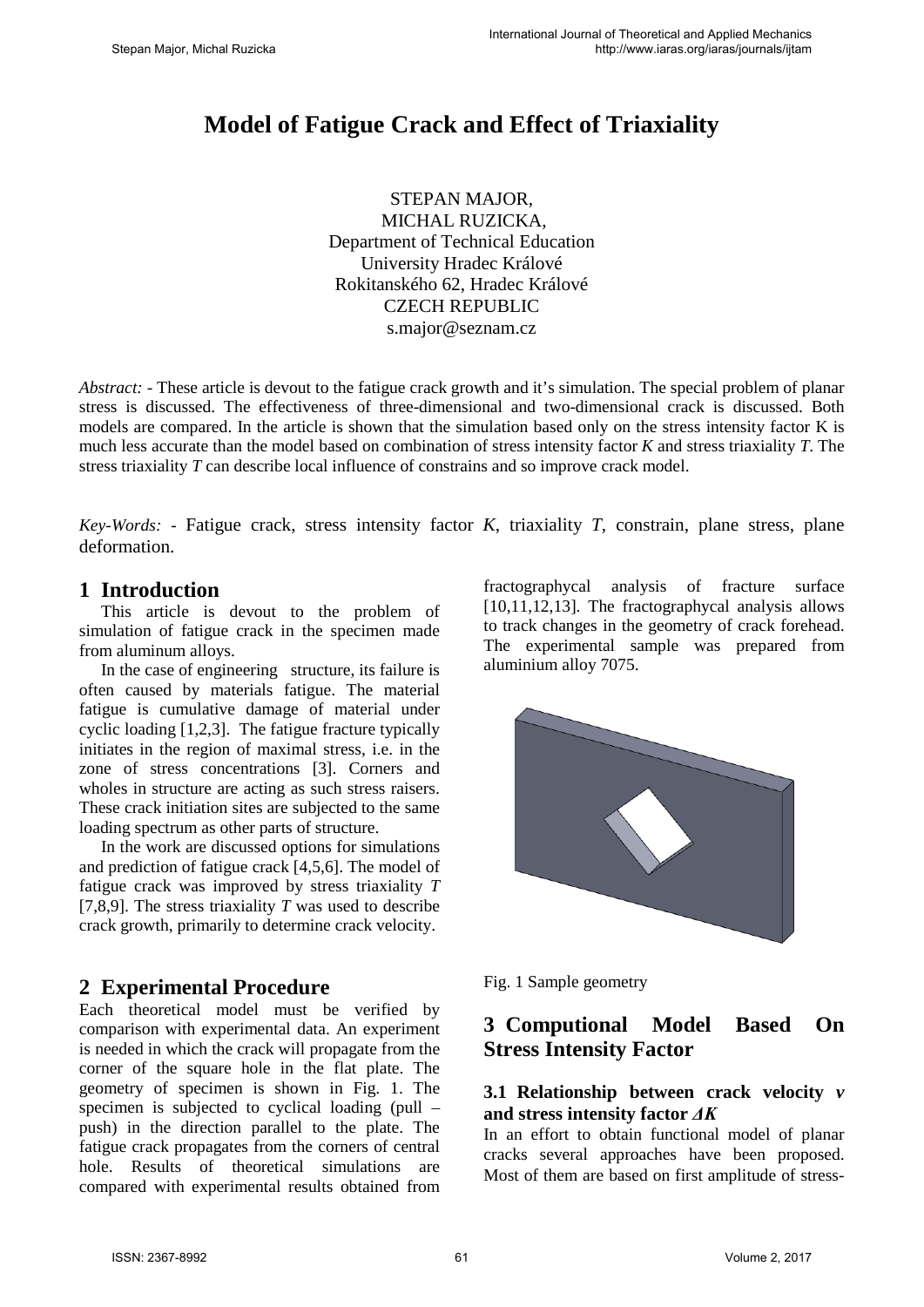intensity factor *ΔK*, which is understood as a variable along the forehead the crack. In engineering practice different types of computer programs are used, these programs take into account loading and material characteristics. Control algorithms of these programs are based on concept of interacting plastic zones. Also, algorithms based on analytic assessment of crack closure and effective amplitude of *ΔKeff* are used. The latter is used only rarely. Simple phenomenological hypothesis was postulated. This hypothesis says:

The velocity  $\nu$  of crack growth (at a certain point on the forehead, the velocity is perpendicular to the forehead of the crack) is controlled by local value of relative stress intensity factor *K'r*. The relative stress intensity factor is specific for given loading mode. The value of relative stress intensity factor  $K'_{r}$  is related to the some nominal stress value such as nominal stress 1 MPa. The stress intensity factor *K'r* is function of loading and specimen's material. Function  $v = f(K')$  is independent on the shape of specimen. This function can be determined experimentally.

However, this hypothesis has obvious shortcomings. Firstly, the fatigue experiments used to produce function  $v = f(K')$  are relatively complex. For each loading mode (or it's combination), it is necessary realize separate set of fatigue experiments. Also, detailed fractographyc analysis of crack surface is necessary. The assessment of *K'* is also considerably complex because radius of crack's forehead changes over time.

#### **3.2 Results of simulation based on stress intensity factor conception**

Quantitative analysis of the material on the fatigue crack forehead requires complicated calculations. These calculations require 3D-model of specimen with very dense mesh (high number of cells). Moreover, the deformations on the cracks forehead are elasto-plastic, i.e. finite element model used in calculation is non-linear. Whole problem is complicated by requirement to simulate the process in a longer time.

However, basic trends can be obtained relatively easily by 2D-simulation. These 2D-simulation are based by assumption of small deformations and plane stress or plane strain.

The results of such simulations are shown in Fig. 2 to Fig. 5. All graphs are related to the point of maximal loading. Horizontal axes display the *x* 

coordinate in the spreading direction. Vertical lines indicate the current positions of crack forehead. The shift of crack forehead  $u<sub>v</sub>$  (Fig. 2) is engraved on the vertical axis *y*, changes in plastic deformation  $\Delta \varepsilon^p$  (Fig. 3) during one loading half cycle, increment of plastic zone thickness  $u_{vr}$  (Fig. 4) and normal stress  $\sigma_n$  (Fig. 5). These graphs are demonstrating significant effect of out-of–plane constraint. Greater opening of the crack  $u_{vr}$  (Fig. 2) and significantly smaller residual plastic deformation (Fig. 3) behind the forehead leads to the decrease of constraint at the crack tip. The crack is not closed at all. Plastic deformation in the loading direction is going at the state of significant triaxial stress. This state is characterized by high value of normal stress  $\sigma_w$ , whose maximum is three times higher than in the case plane stress (Fig. 4).



Fig. 2 Results of simulation: shift of crack forehead  $u_{v}$ .



Fig. 3 Results of simulation: plastic deformation *<sup>p</sup>* ∆<sup>ε</sup>

In the case of general 3D-object, the crack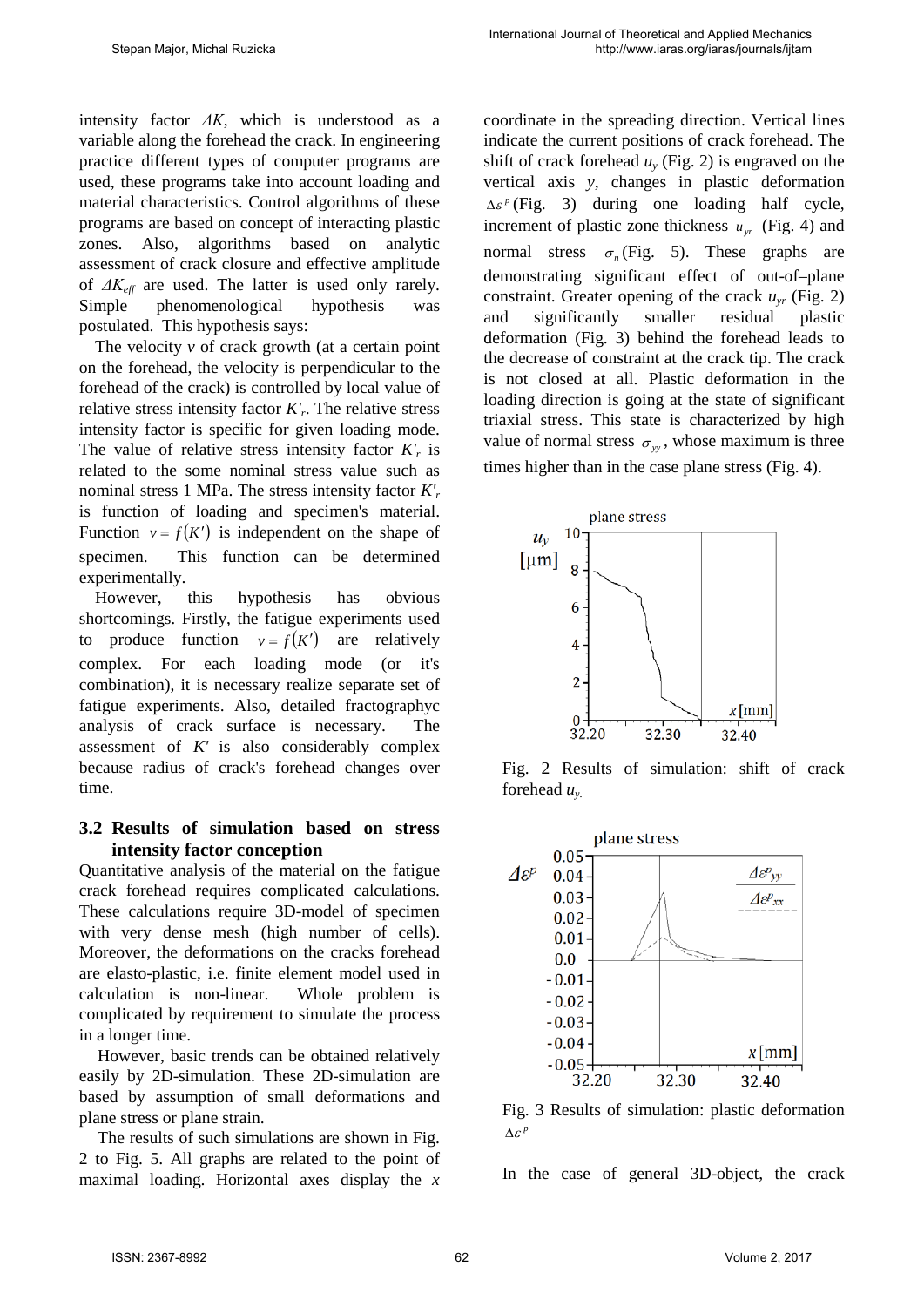constrain along the curved forehead is variable. The crack constrain is function of series of variables such as plastic zone shape, plastic zone thickness, specimens shape or forehead profile. With increasing penetration depths of crack, the effect of crack constrain is growing.



Fig. 4 Results of simulation: shift of crack forehead *uy.* 



Fig. 5 Results of simulation: shift of crack forehead *uy.*

## **4 Triaxiality and** *K***-factor As Interacting Controling Parameters**

Previous results confirm fact that the driving effect of *K* factor must be taken in the account during the simulation of motion of the fatigue cracks forehead. Another fact which must be taken into account during simulations is local effect of constraint variations. As a parameter of local constraint, the stress triaxiality *T* was used. The stress triaxiality is defined as ratio between medium stress

$$
\sigma_m = \left(\sigma_{xx} + \sigma_{yy} + \sigma_{zz}\right) / 3 \tag{1}
$$

and Von Mises effective stress  $1/\sqrt{2} \sqrt{\sigma_{\Sigma g}}$ ,  $\sigma_{\Sigma g}$  is defined as sum of multiplied differences between principal elements of stress tensor:

$$
\sigma_M = \left[ (\sigma_{xx} - \sigma_{yy})^2 + (\sigma_{xx} - \sigma_{zz})^2 + (\sigma_{yy} - \sigma_{zz})^2 + 6\phi \right]
$$
 (2)

where

.

$$
\phi = \left( \tau_{xy}^2 + \tau_{xz}^2 + \tau_{yz}^2 \right) \tag{3}
$$

If the triaxility *T* is growing, the effect of constrain is growing too. As a result of these facts the controlling function  $v = f(K')$  mast be written as

$$
v = f(K', T) \tag{4}
$$

This new model needs to be tested. Testing will be based on assumptions: (1) the state of stress is changing along the whole length of cracks forehead; (2) stress is changing with growing distance from cracks forehead. The model assumed cyclic pullpush loading.

The state of stress triaxility will be determined by 3D static calculation of triaxility *T* in the distance 45μm from cracks forehead. The state of deformation is elasto-plastic during whole computing cycle. Computing cycles are repeated roughly until the moment when one third of maximum stress is reached.

The value of velocity *v, K'* factor and triaxiality *T* were calculated along two fractographycaly identified foreheads. These two foreheads correspond to two symmetrical cracks in the specimen with central opening. This hole determines central plane of symmetry and plane of crack. Both of cracks are initiated from central hole.

The foreheads velocity *v* is growing according to increase of both quantities *K'* and also triaxiality *T*. This way you can get a substitution for function  $v = f(K',T)$  Eq.1 as count of two independent functions. These two functions are *K'* factor and triaxiality *T*. These functions can be written as:

$$
v = f_1(K') + f_2(T)
$$
 (5)

This modified function can be used for simulation of two different models. These two models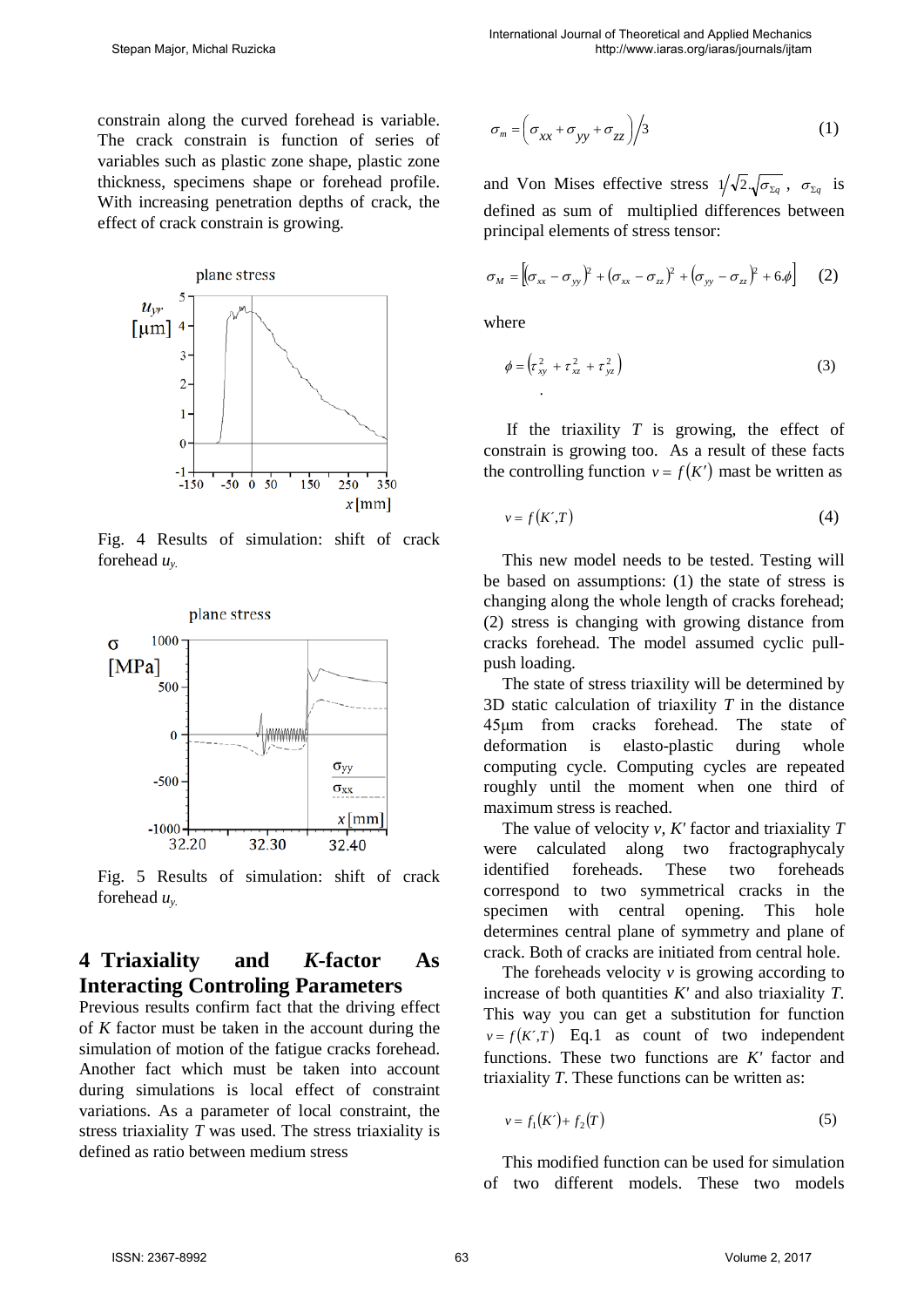represents fatigue crack in the corner of the structure with distinct geometry.

Both models are subjected to the same loading with the same time course. In bout cases the crack initiated in the corner of the specimen. The results of simulations are shown in the Fig. 6. Full lines in the Fig. 6 correspond to the smoothed foreheads of fatigue crack. For each of these cracks (respectively for each stopping of forehead) the method of border elements was used. In these manner *K'* was correlated. For every third forehead the triaxiality *T* was determined by finite element method and using the results obtained by border element analysis.

Then the time course of perpendicular velocity  $v_P$ can be determined. For each new location of crack the procedure is repeated. In the Fig. 6 are rectangles with a number of cycles *N.* Places marked with rectangles correspond to the experimentally determined positions of cracks forehead. These positions therefore correspond to the points determined by fractographycal analysis on the fracture surface. The experimentally determined points on the forehead are then marked with black dots. These black dots form lines, which indicate shape of real cracks forehead.

Both pairs of simulations and tests lead to a good match of the results. Theoretically obtained positions of foreheads correspond to the points on the fracture surface. This match of the theoretical curves and points will stand out in comparison with results obtained by calculation based only on *K'* (look at the Fig. 5 and compare results in the case (a) with results in the case (b)). This agreement is the consequence of reduction of driving effect of *K*factor at the first stage of crack growth. The *K*factor will fall only lightly after the introduction of triaxiality, but the effect on the shape and velocity of forehead is considerable.

Utilization of triaxiality in the fatigue crack growth simulations leads also to the good agreement between theoretical a real velocity of forehead. Only in the case of first model the theoretical velocity is considerable higher than in the reality (compare Fig. 5 (a) and (b)).

Causes of this distortion are not conclusively clearly. The fractographical analysis of real specimen shows that in the reality the fatigue crack initiate in multiple places. For example in the studied specimen the crack initiate on three places. These three particular cracks grow on the three different planes. These three particular planes are very slightly diverted. These three cracks merge

together after changing the crack propagation mechanism. The development of the fracture could thus be hampered in the initial stage of the process. The model did not count on the existence of three initiations. Distortion could also be caused due to the fact that the bulk of the growth of the throughcrack was controlled by *v*, *K'*, *T*. These three values are obtained for crack growing from the corner of flat specimen. All these values were determined for symmetrically deployed pairs of cracks. If the symmetry of the cracks were not used, the function would be dependent on specimens shape.



Fig. 6 Fractographycal analysis and simulations. (a) model base on K-factor conception; (b) model based on combination of *K* and *T*. Black dots at are experimental points obtained by fractography.

#### **5 Conclusion**

Simulation of planar fatigue crack growth with